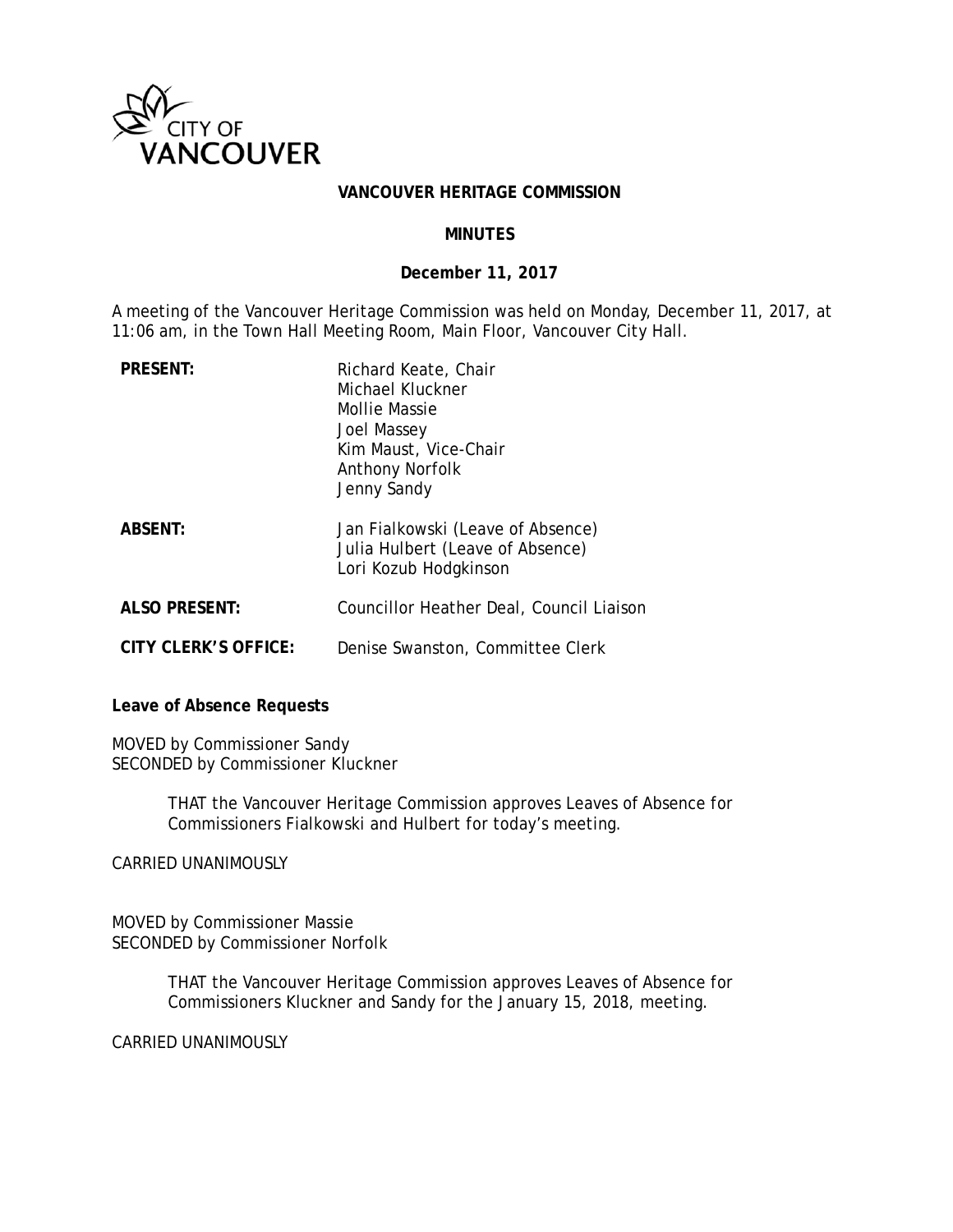### **Approval of Minutes**

MOVED by Commissioner Norfolk SECONDED by Commissioner Sandy

> THAT the Vancouver Heritage Commission approve the Minutes from the meeting held October 23, 2017, with the following corrections to Item No. 2 Conservation Review:

- First paragraph should read "… and steps taken *to* incorporate feedback"
- First "FURTHER THAT" should read "… character defining elements of the *front* façades."

CARRIED UNANIMOUSLY

**1. Business Arising from the Minutes** 

None.

- **2. Conservation Review**
- **(a) 3655 W 3rd Ave 'Fraser-Strauss House' VHR: C (proposed) Heritage Designation By-Law**

James Boldt, Heritage Planner, provided an introduction to the application for 3655 West 3<sup>rd</sup> Avenue, the 'Fraser-Strauss House', noting a correction to the Agenda in that the house is already on the Heritage Register as a C-listing. Following discussion, it was:

MOVED by Commissioner Massie SECONDED by Commissioner Norfolk

> THAT the Vancouver Heritage Commission supports the application for the conservation and dedication of the craftsman Edwardian house at 3655 West 3rd Avenue, the 'Fraser Strauss House' including the proposed additions to the heritage home and the addition of a nice quiet infill house on the property, noting the following:

> That the applicant is committed to keeping all the character defining elements in place and, in particular, preserving the existing heritage sashed windows.

FURTHER THAT the Commission accepts and acknowledges the applicant's offer to replace the newer windows and glass door on the upper level sleeping porch of the home with new ones that reflect the original features of the heritage home.

FURTHER THAT the Commission has asked that any new railings be in keeping with the railings on the front of the heritage home.

FURTHER THAT the Commission requests that consideration be given to incorporating a dining area nook in the new kitchen addition.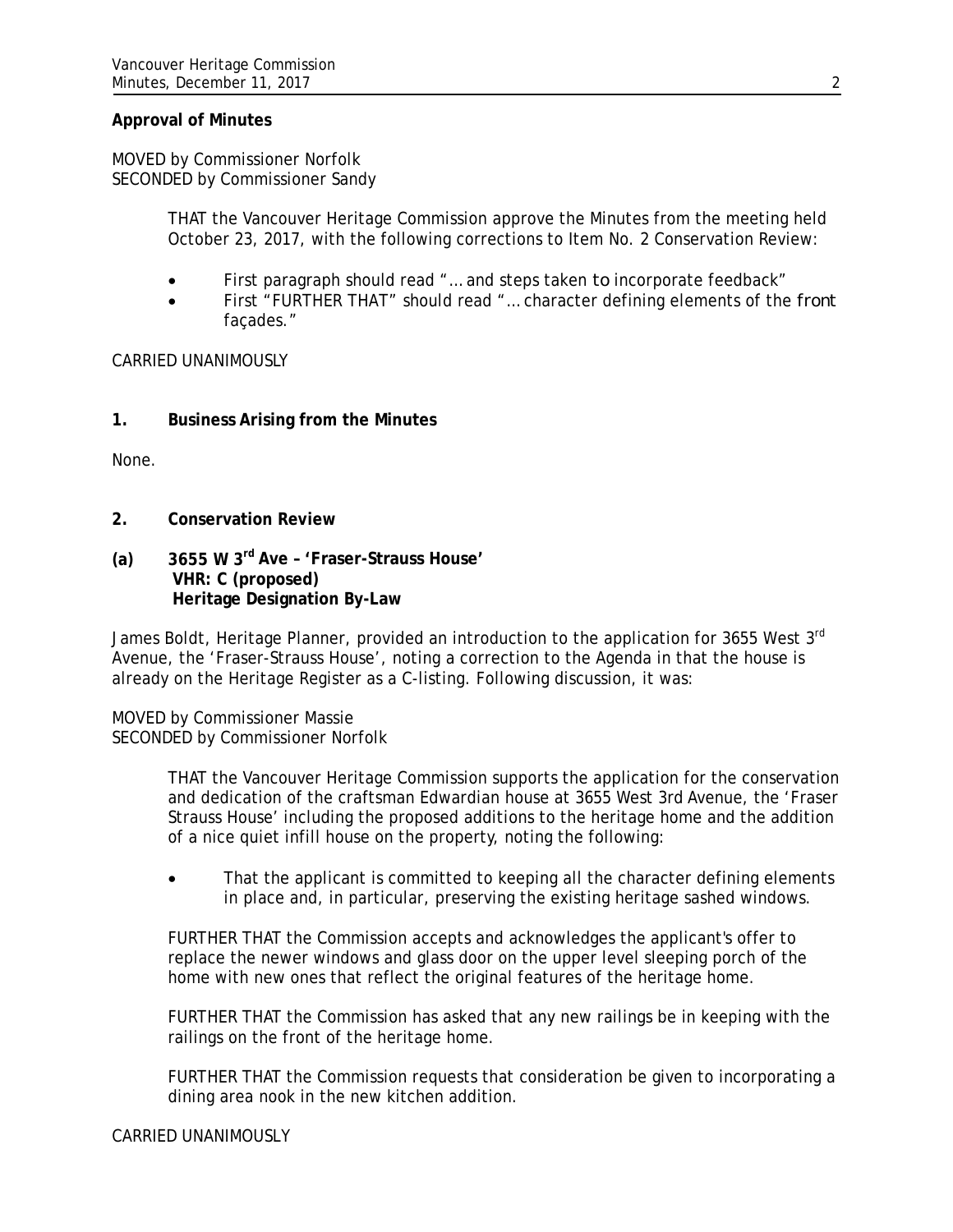## **3. Statement of Significance and Vancouver Heritage Register Subcommittee Report**

Hugh McLean, Heritage Planning Analyst, reviewed the report from the Statement of Significance and Vancouver Heritage Register Subcommittee meeting held October 30, 2017, and noted that "1041 Comox Street – Bonaventure Apartments" has been removed for consideration at the applicant's request. Following discussion, it was,

MOVED by Commissioner Massie SECONDED by Commissioner Norfolk

> THAT the Vancouver Heritage Commission support adding to the Vancouver Heritage Register as B-listing:

- 1104 Haro Street St. Margaret Apartments
- 1350 Graveley Street Wheeling-Shewchuk-Calogero House

FURTHER THAT the Vancouver Heritage Commission requests that the Statements of Significance for:

- 1104 Haro Street St. Margaret Apartments
- $\bullet$  3655 West 3<sup>rd</sup> Avenue Fraser-Strauss House
- 6450 Cedarhurst Street Twizell Residence

Be referred back to the consultants for revision and, where necessary, to complete revisions to the Vancouver Heritage Register Evaluation.

CARRIED UNANIMOUSLY

## **4. New Business**

Commissioner Keate noted that he would be stepping down as Chair in the New Year. The Commission thanked Commissioner Keate for his extensive service as Chair of the Commission; new Chair to be officially selected in the New Year.

Councillor Deal expressed her appreciation to the Commission for their input over years.

## **ADJOURNMENT**

MOVED by Commissioner Sandy SECONDED by Commissioner Massie

THAT the meeting be adjourned.

CARRIED UNANIMOUSLY